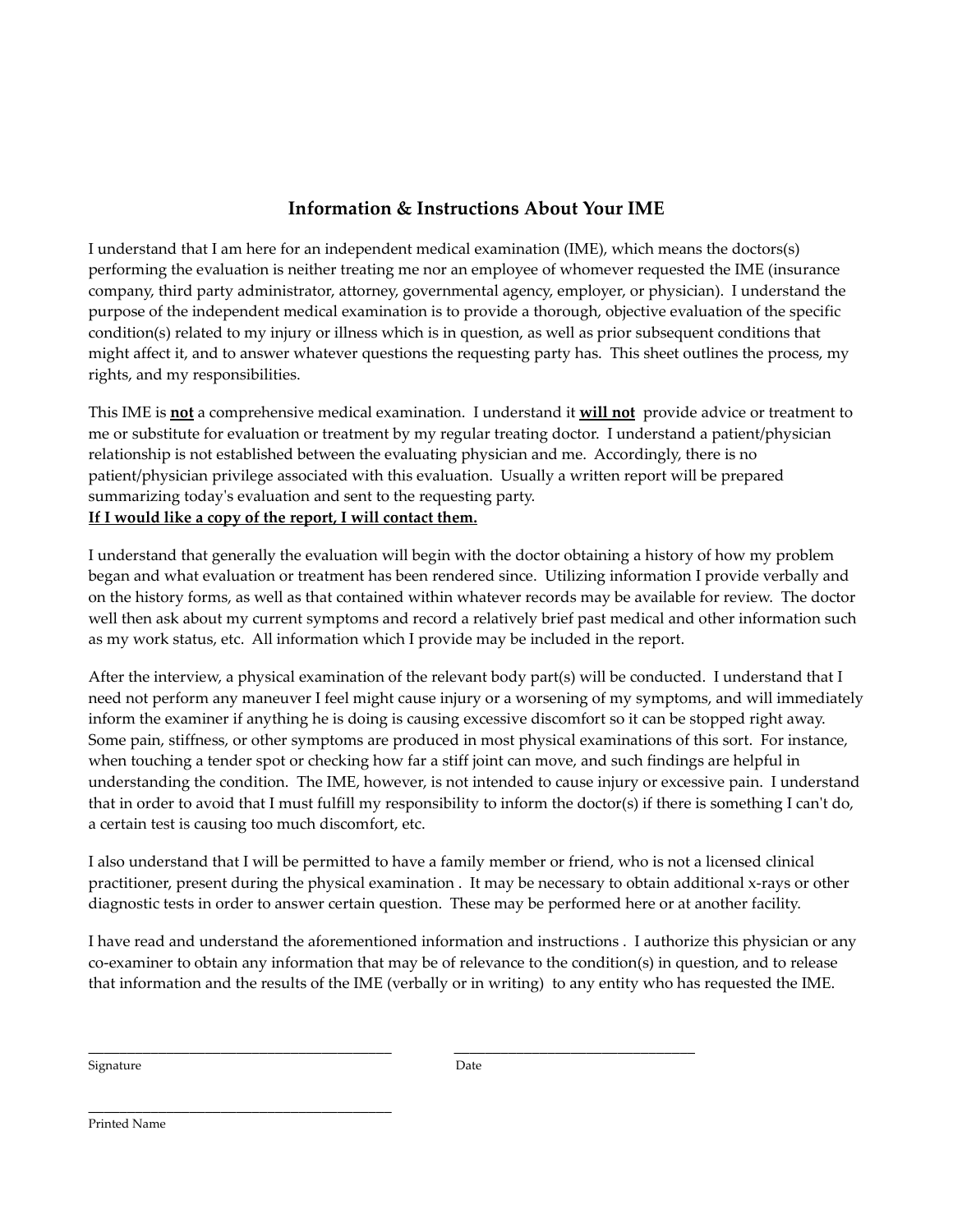## **Independent Medical Evaluation Questionnaire**

We will be seeing you soon for your independent medical evaluation. We pledge that we will be both thorough and impartial. During this visit no treating physician/patient relationship will be established. The purpose of this visit is to answer specific questions concerning your case and to prepare a report. The information that you share with us will be included in the report. **If anyone else needs a copy of this report, it is required that they obtain it directly from the organization requesting this evaluation.**

During the visit we will review your history, medical records, and any available studies. We will also perform a physical examination. If you have any difficulties whatsoever during the assessment you should let us know immediately. To adequately understand your case, we need to carefully review your history. Please complete this questionnaire and bring it with you to the examination. We will review all of this information at the time of your visit. We look forward to seeing you.

| 1. |                                                                                                                                                                                                                          |
|----|--------------------------------------------------------------------------------------------------------------------------------------------------------------------------------------------------------------------------|
| 2. |                                                                                                                                                                                                                          |
| 3. | Are you: Right Handed ________ Left Handed _________ Either _______                                                                                                                                                      |
| 4. |                                                                                                                                                                                                                          |
| 5. | Have you ever had any previous problems or injuries, including any other work-related, recreational,                                                                                                                     |
| 6. | Have you ever had any difficulties prior to the date of your injury that were similar to those you are<br>now experiencing?                                                                                              |
| 7. |                                                                                                                                                                                                                          |
| 8. |                                                                                                                                                                                                                          |
| 9. |                                                                                                                                                                                                                          |
|    | and the control of the control of the control of the control of the control of the control of the control of the<br>10. Briefly describe what has occurred since that time until now: __________________________________ |
|    |                                                                                                                                                                                                                          |

**\*If you are not having difficulty with pain, proceed to question 18.**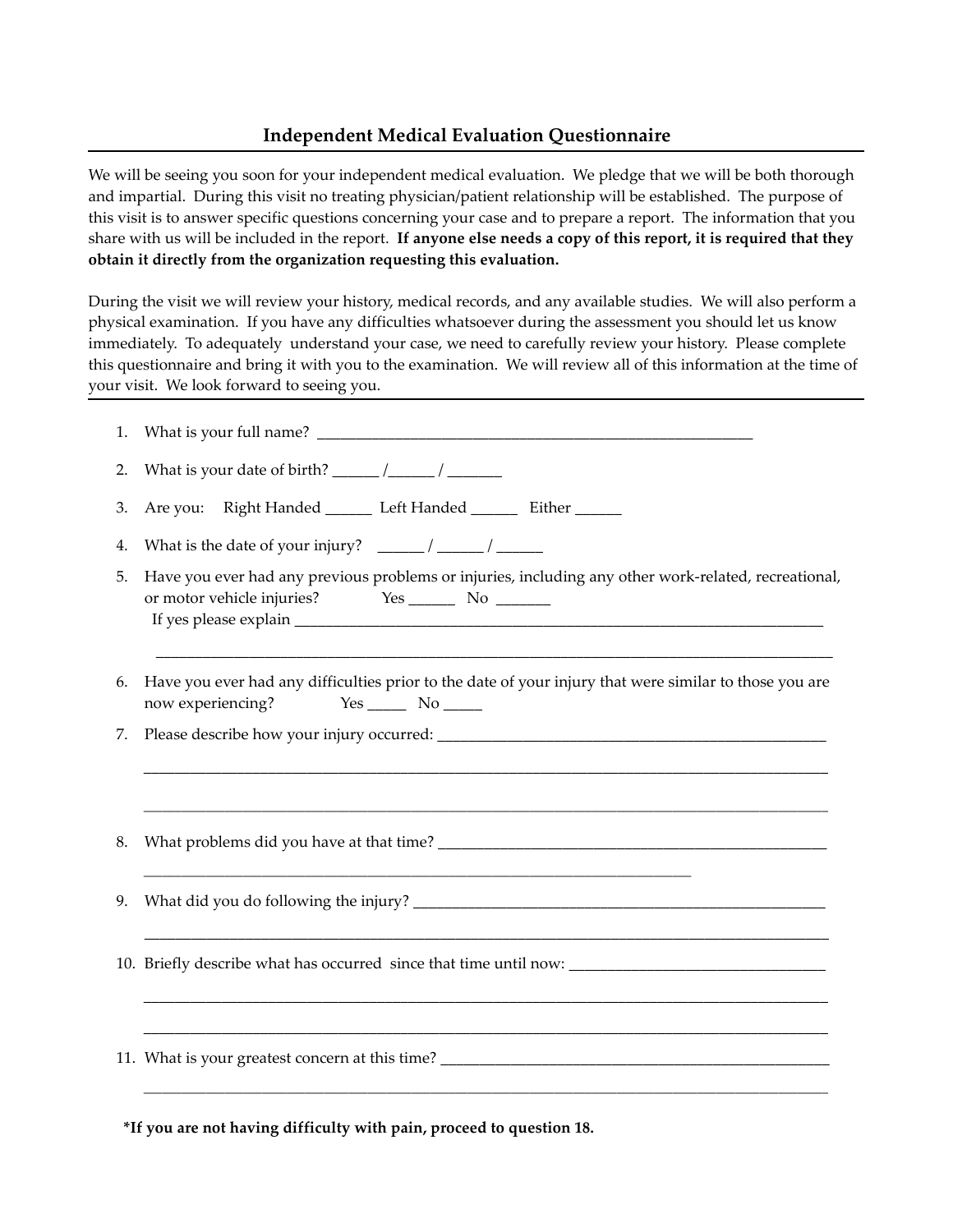| 16. How frequent is your pain? Constant<br>Frequent<br>$\mathcal{L}^{\text{max}}$ and $\mathcal{L}^{\text{max}}$<br>Occasional <sub>_____</sub><br>Intermittent                                                                                                                                                           |
|---------------------------------------------------------------------------------------------------------------------------------------------------------------------------------------------------------------------------------------------------------------------------------------------------------------------------|
| 17. On a scale from 0 (no pain) to 10 (excruciating pain):<br>*What number would you put on your pain at this time? _______<br>*During the past month, what has it averaged? _______<br>*During the past month, what is the highest it has been? ______<br>*During the past month, what is the lowest it has been? ______ |
| 18. Are you having any other difficulties? Yes _________ No _________ Not sure _______                                                                                                                                                                                                                                    |
| 19. Are any tasks difficult for you to perform? Yes _________ No _________ Not sure _______                                                                                                                                                                                                                               |
| *If your injury is not work-related, please proceed to question 28.                                                                                                                                                                                                                                                       |
| 20. Who were you employed by when you were injured? ____________________________                                                                                                                                                                                                                                          |
|                                                                                                                                                                                                                                                                                                                           |
|                                                                                                                                                                                                                                                                                                                           |
| 23. What did this job involve?                                                                                                                                                                                                                                                                                            |
|                                                                                                                                                                                                                                                                                                                           |
|                                                                                                                                                                                                                                                                                                                           |
| 26. Are you working now? Yes _________ No _______                                                                                                                                                                                                                                                                         |
| 27. Has your doctor, or anyone prescribed any work restrictions?<br>$Yes \_\_\_\_\_$ No $\_\_\_\_\$ Not sure $\_\_\_\_\_\_\$                                                                                                                                                                                              |
|                                                                                                                                                                                                                                                                                                                           |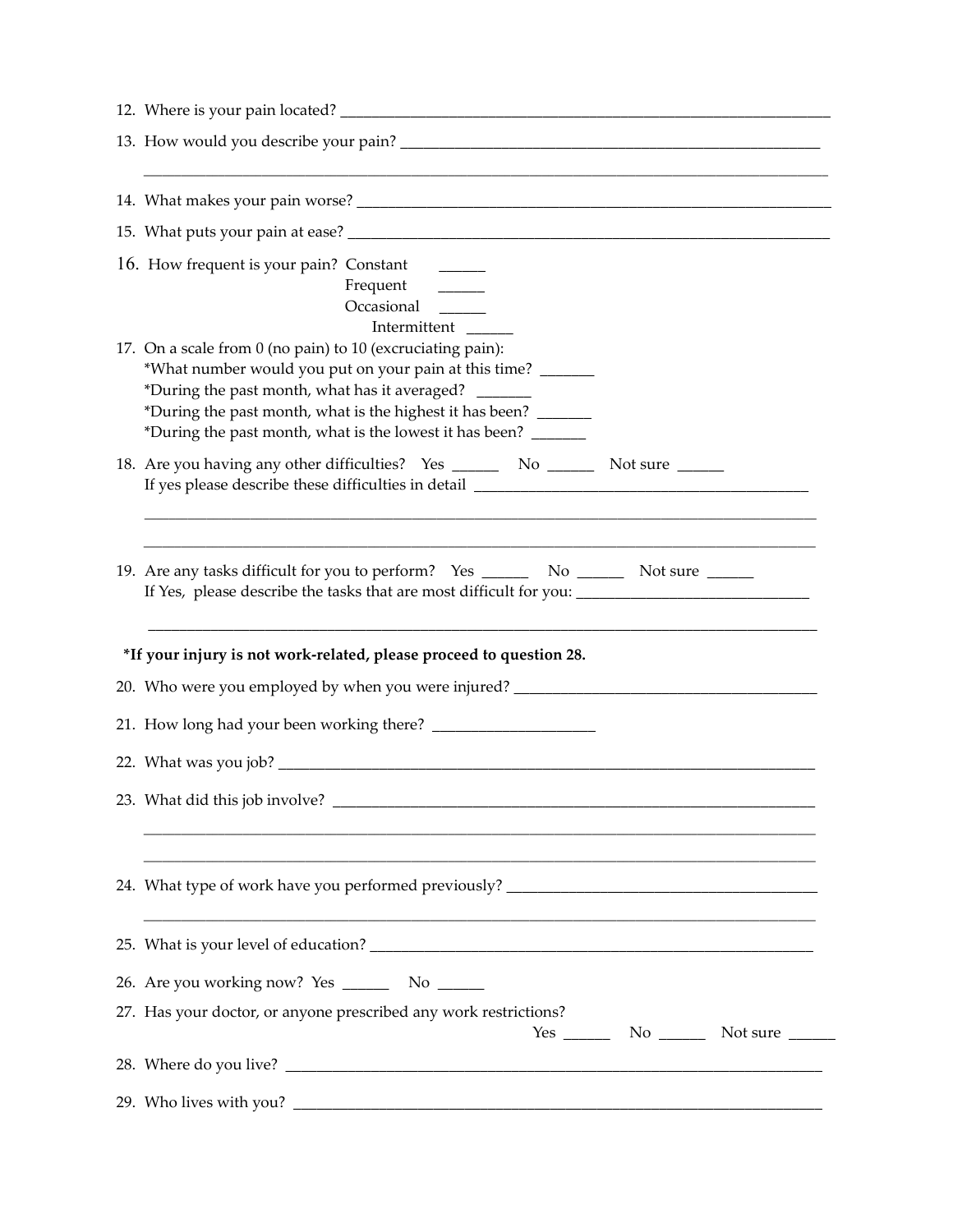|  | 31. Are you involved in any work activities or any significant recreational pursuits?<br>$Yes \_\_\_\_\_$ No $\_\_\_\_\$ Not sure $\_\_\_\_\_\_\_\$                                                                                                                                                                                                                                                                                                                  |
|--|----------------------------------------------------------------------------------------------------------------------------------------------------------------------------------------------------------------------------------------------------------------------------------------------------------------------------------------------------------------------------------------------------------------------------------------------------------------------|
|  |                                                                                                                                                                                                                                                                                                                                                                                                                                                                      |
|  | 32. Are you or have you ever been a smoker? No ________ Yes _______ How many packs per day?______                                                                                                                                                                                                                                                                                                                                                                    |
|  | Yes but I quit ______ Months _____Years ago<br>33. How many alcoholic beverages do you have per week? ___________                                                                                                                                                                                                                                                                                                                                                    |
|  | 34. Have you had any medical hospitalizations? Yes ________ No _______ Not sure ______                                                                                                                                                                                                                                                                                                                                                                               |
|  |                                                                                                                                                                                                                                                                                                                                                                                                                                                                      |
|  |                                                                                                                                                                                                                                                                                                                                                                                                                                                                      |
|  | 37. Are you allergic to any medications? Yes _________ No _________ Not sure _______                                                                                                                                                                                                                                                                                                                                                                                 |
|  |                                                                                                                                                                                                                                                                                                                                                                                                                                                                      |
|  | 39. Do any diseases run in your family?Yes _________ No _________ Not sure ______                                                                                                                                                                                                                                                                                                                                                                                    |
|  | 40. Please provide any other comments that may assist us in understanding your situation:                                                                                                                                                                                                                                                                                                                                                                            |
|  |                                                                                                                                                                                                                                                                                                                                                                                                                                                                      |
|  | I understand that I am being seen for an independent medical evaluation and no treating physician/patient<br>relationship is established. I understand that the information I discuss will be included in a report that is<br>prepared for the requesting client. I consent to this report being sent to this client and to participating in the<br>assessment. I agree to advise the physician immediately if I experience any difficulties during the examination. |
|  | Signed: Date: Date: Date: Date: Date: 2014                                                                                                                                                                                                                                                                                                                                                                                                                           |